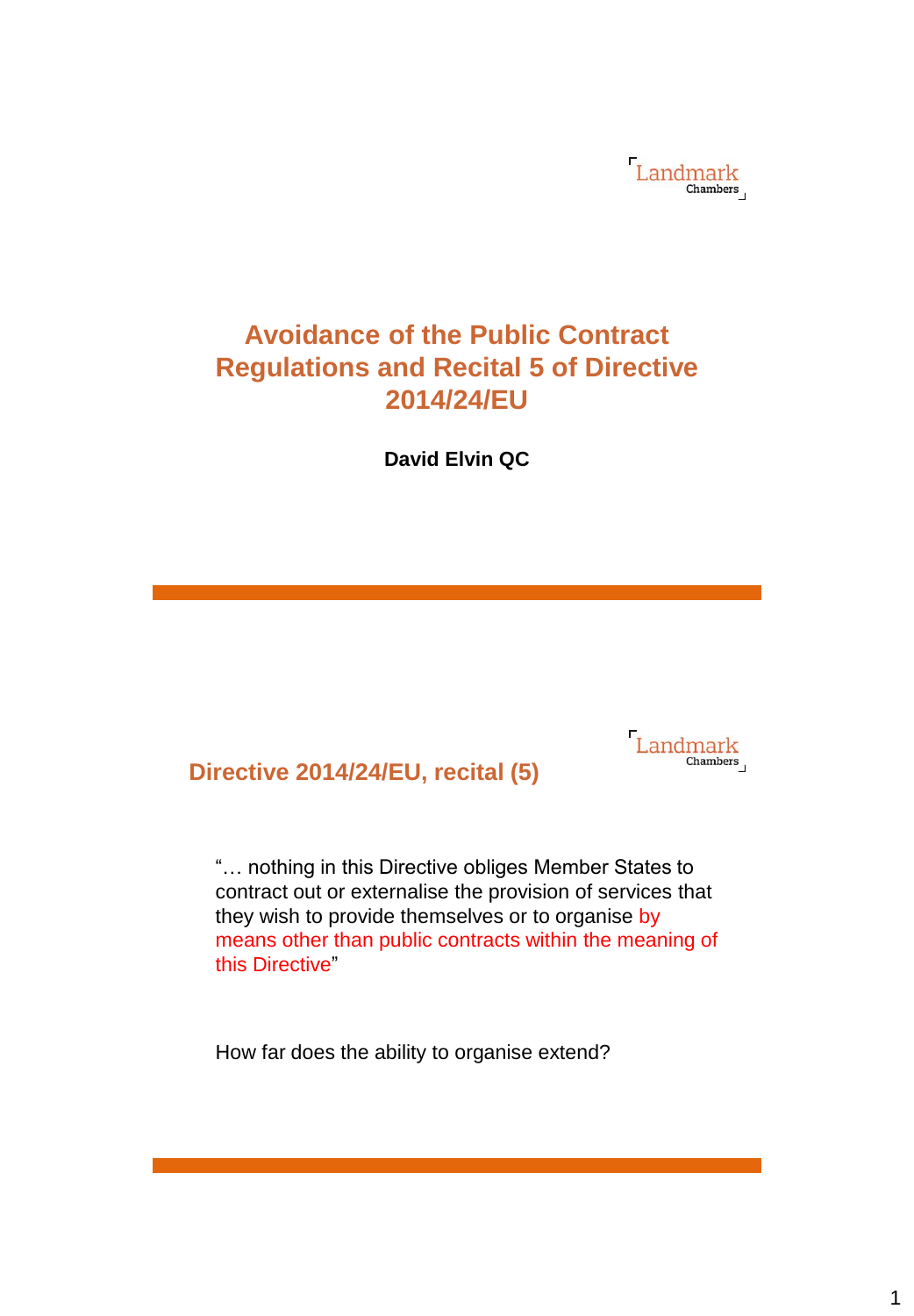#### **Approach to PWCs in the land use context**

- *Auroux* C-220/05 [2007] ECR I-385 relatively broad approach to application of the directive and PWC
- Subsequent narrowing of that broad approach?
	- *Helmut Müller* C-451/08 [2011] P.T.S.R. 200 required a legally enforceable contract, binding under national law, to provide specified works – regulatory requirements insufficient
	- *Commission v Spain (Re award of urban development contracts in Valencia region)* C-306/08 [2011] 3 C.M.L.R. 43 - AG Jääskinen [70]-[75] suggested a more restrained approach to land use agreements
- **City of Flensburg** (IP/08/867) Commission satisfied not PWC since land transaction which only required the land to be repurchased by the City if the works to provide a building were not undertaken. Measures to encourage performance falling short of contractual obligation insufficient.



# **CJEU and the Commission**

- *Helmut Müller GmbH* at [63] to be a PWC the relevant agreement must impose a legally enforceable obligation on an economic operator to undertake works. An agreement that does not impose such an enforceable legal obligation is not a PWC and is not subject to procurement – the exercise of planning regulatory powers to require works is not sufficient so a local authority that merely requires works by imposing requirements in a planning permission is not caught
- AG Mengozzi at [78]
	- "a public works contract is to all intents and purposes a contract, that is to say, a legal document which, in all the variety of national legal systems, is by nature binding at all times and in all circumstances. … in order for there to be a public works contract, the contractor must be under a contractual obligation to provide the specified service. However, the consequences of any failure to fulfil obligations are a matter of national law…."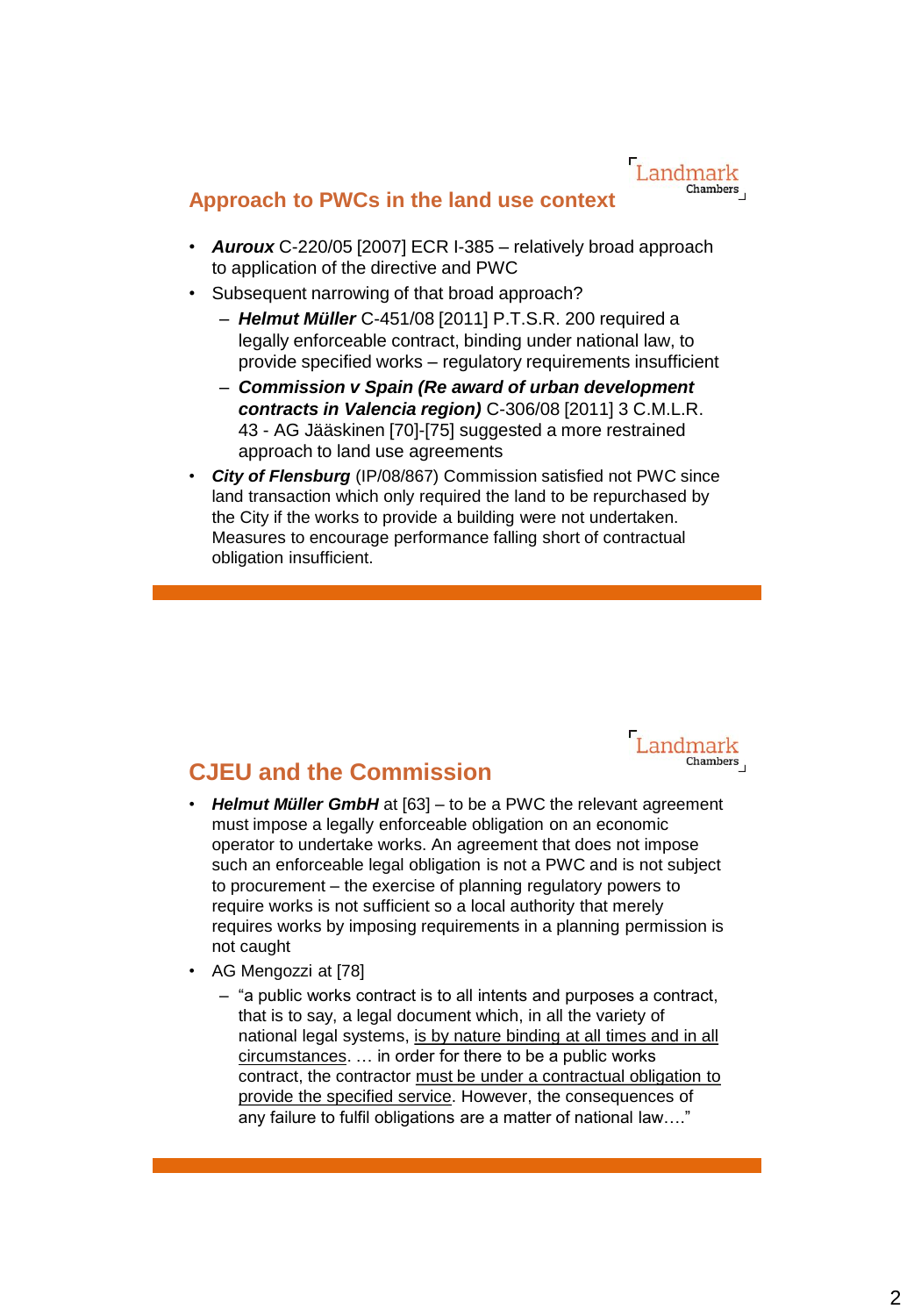Landmark Chambers

# **CJEU and the Commission**

- *Commission v Spain (Valencia)* C-306/08. AG Jääskinen [70]-[75] on land-use agreements –
	- "73. In considering what fits the public procurement frame the Court's case law to date has adopted a relatively broad, public procurement-friendly approach. This has given rise to a debate as to whether land-use agreements are or should be classified as public contracts or more precisely as public works contracts as they often involve, directly or indirectly, the execution of public works by the developer or the landowners…"
	- "75. … in my opinion the Court should exercise a certain restraint if a broad interpretation of an EU law concept seems to lead, in practice, to an instrument of national law losing its raison d'être or a detailed EU legislative act becoming applicable to phenomena that have not been considered by the EU legislature during the legislative process."



### **Anti-avoidance**

- *Commission v Austria* C-29/04 [2005] ECR I-9705 *(Mödling)* artificially constructed series of contracts to award a contract for waste disposal but to avoid procurement with a company which was wholly owned by the municipality at the time of the contract with a transfer of 49% of shares into private ownership shortly afterwards -
	- "40. Thus, it is not disputed that, by means of an artificial construction comprising several distinct stages, namely the establishment of AbfallgmbH, the conclusion of the waste disposal contract with that company and the transfer of 49% of its shares to Saubermacher AG, a public service contract was awarded to a semi-public company 49% of the shares in which were held by a private undertaking.
	- 41. Accordingly, the award of that contract must be examined taking into account all those stages as well as their purpose and not on the basis of their strictly chronological order as suggested by the Austrian Government."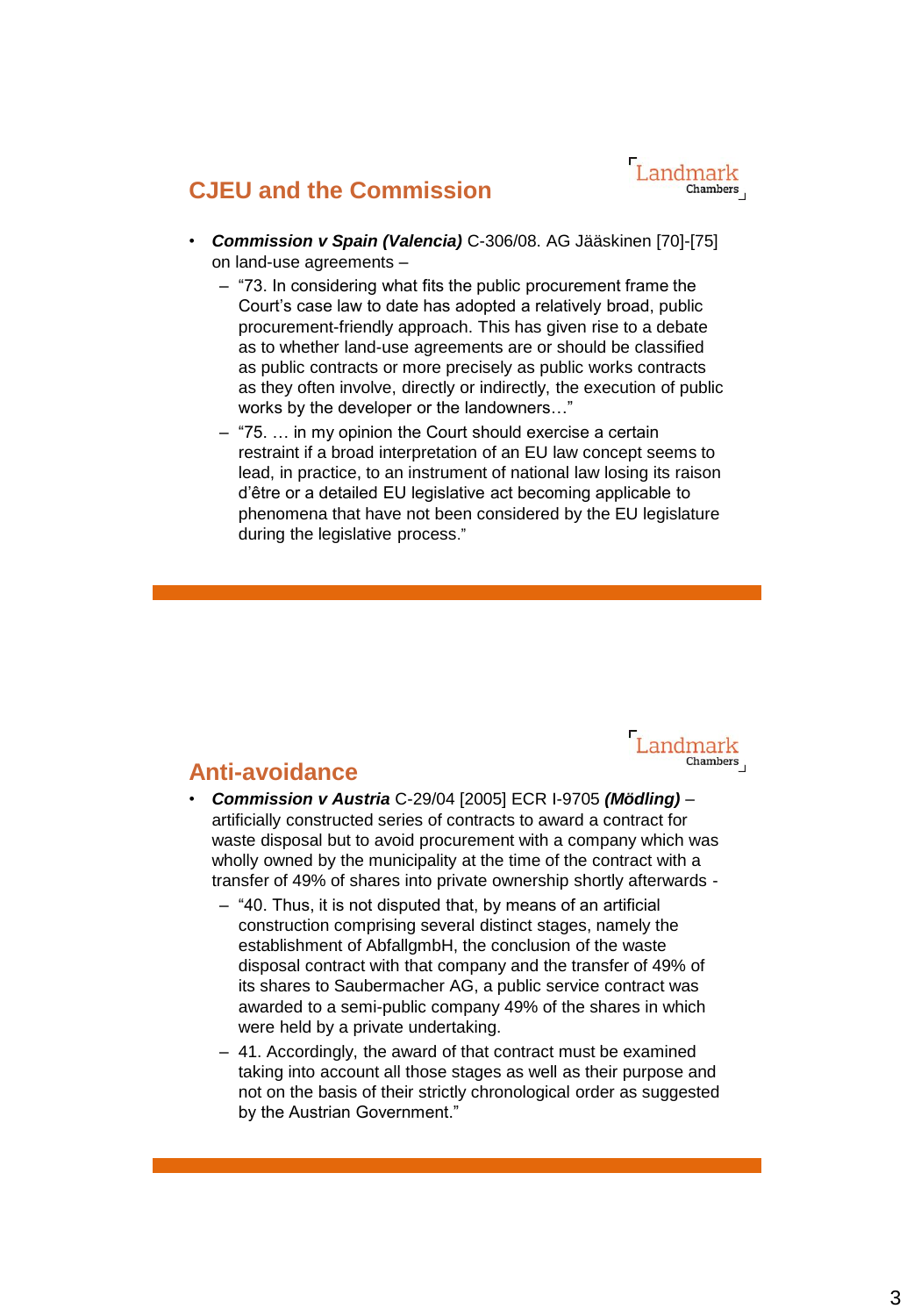## **Anti-avoidance**

- *Remondis GmbH v Region Hannover* C-51/15 (21.12.16). The transfer of waste treatment tasks to a public law entity created by agreement by 2 regional authorities to which powers for the performance of those tasks were transferred was not a public contract provided it was autonomous, the CJEU observing:
	- "37. For possible categorisation of a multi-stage operation as a public contract under that definition, the operation must be examined as a whole, taking account of its purpose."
	- "43. Only a contract concluded for pecuniary interest may constitute a public contract …, the pecuniary nature of the contract meaning that the contracting authority which has concluded a public contract receives a service which must be of direct economic benefit to that contracting authority …. The synallagmatic nature of the contract is thus an essential element of a public contract..."
- AG Mengozzi at [36] "an essential element of that concept [public contracts] is the creation of legally binding reciprocal obligations"

#### Landmark Chambers

## **Midlands Co-Op v Birmingham CC**

- *Helmut Müller* applied in *Midlands Co-Op* [2012] LGR 39 where a planning agreement between Tesco and Birmingham CC held not to be procurable. Hickinbottom J at [110]:
	- "At all material times, the "replacement community facilities" formed part of Tesco's planning permission and … the section 106 agreement obliged Tesco to be responsible for all works of fitting out and re-location costs of "the Replacement Community Facilities" … there is force in Mr Holgate's submission that, if and when the section 106 agreement in its current form is triggered, then there would be an obligation on Tesco to perform works, legally enforceable by the Council. The matter would legally, then, be out of Tesco's hands. However, Tesco was not … (and, indeed, is not today) committed to any of the obligations ... Those obligations do not arise unless the planning permission is implemented (i.e. the development is started). That start is conditional on a variety of matters and, in any event, Tesco is not legally committed to start the development at all."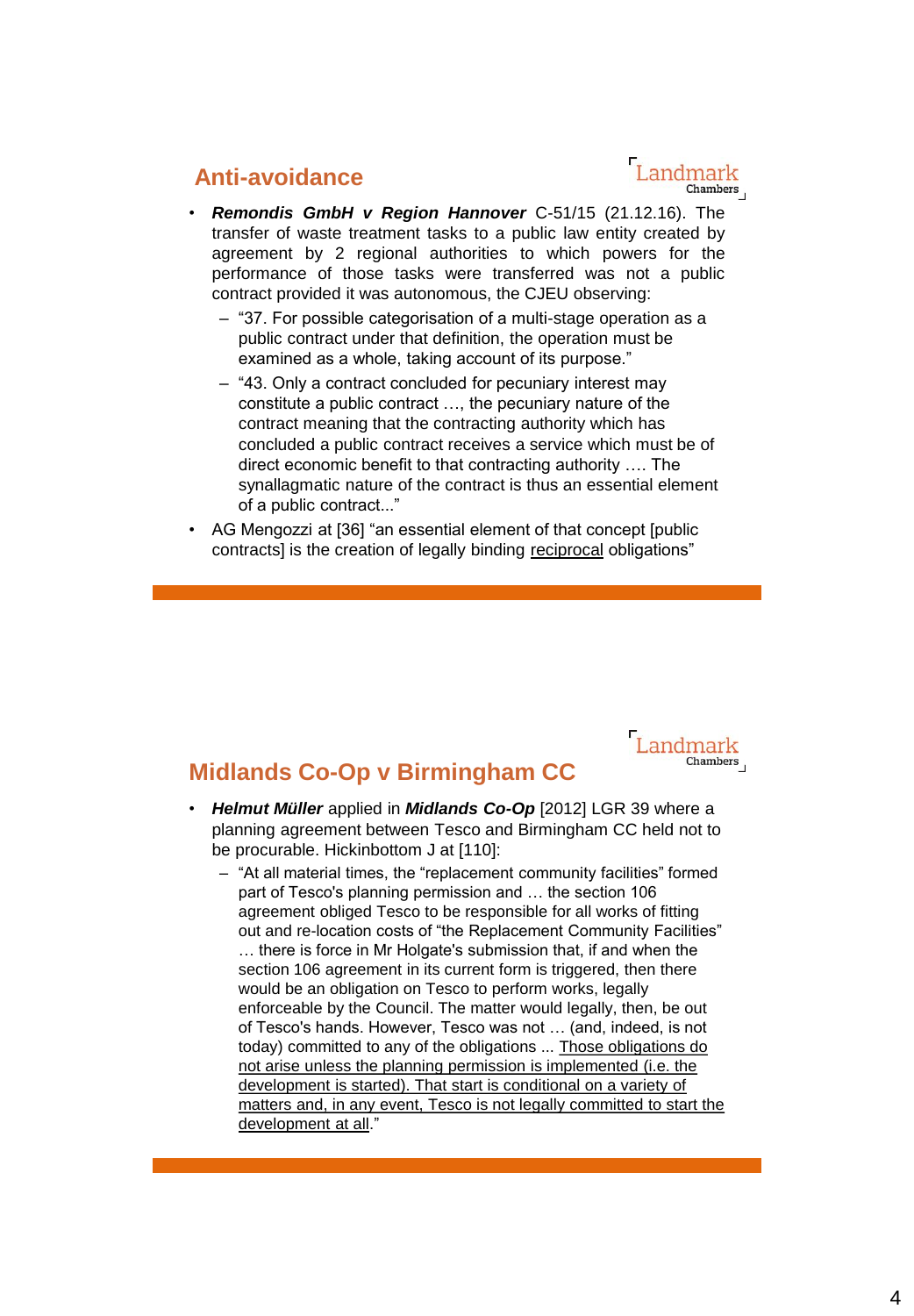

## **Midland Co-Op v Birmingham CC**

- Hickinbottom J. recognised the freedom of a local authority to choose whether to impose an obligation to provide works or to merely use its regulatory powers [116] –
	- "The advantage, from the Council's point of view, was that the onerous provisions of the procurement provisions would not apply to the sale of the land, and may not apply to any part of the arrangement. The disadvantage is that they lost the imposition of an obligation on the successful bidder to commit themselves to the development obligations. However, these are the different sides of the same coin: both derive from the presence or absence of contractual obligations to perform works."

### **Midland Co-Op v Birmingham CC**



- Some confusion in *Faraday* 
	- "39. … This case was also quite unlike *Midlands Co-operative Society*. The development agreement was a very different sort of arrangement from the sale and purchase agreement between developer and local authority in that case, and the section 106 planning obligation. The court must ask itself whether this was a transaction in which the council entrusted the execution of public works to a developer. It was. The whole purpose of the development agreement was that St Modwen would carry out the works…"
	- "52. … I would have seen nothing inconsistent with the outcome in Midlands Co-operative Society. The sale and purchase agreement in that case was a very different transaction from the development agreement here. "
- But in *Müller* there was no agreement– and the planning obligation in *Midlands Co-Op* was an agreement that otherwise fulfilled PWC requirements. St Modwen did not bind itself to undertake the works.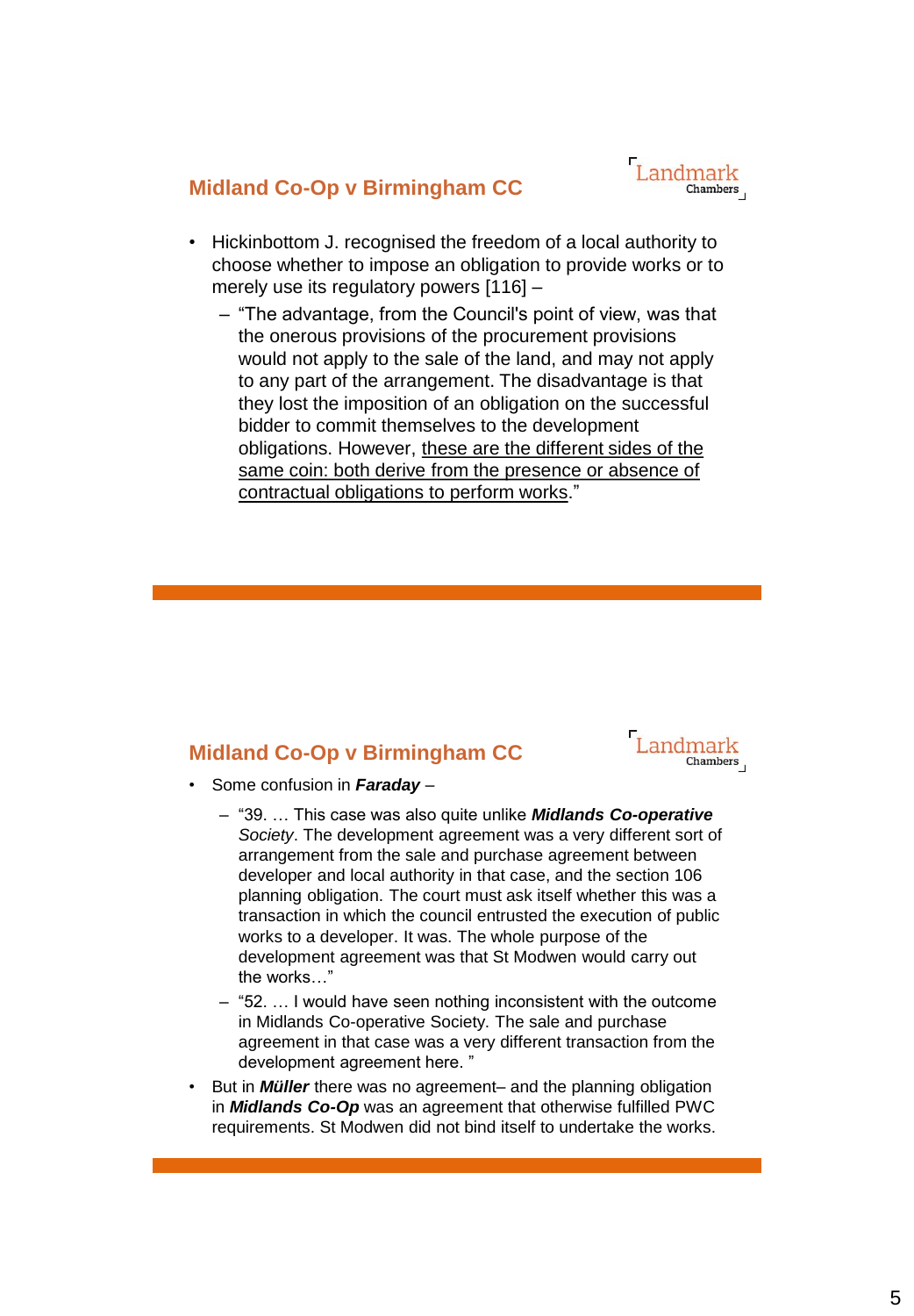## **Quidnet**

- *AG Quidnet Hounslow LLP v Hounslow LBC* [2013] P.T.S.R. 828. Coulson J. was concerned with a development agreement that was deliberately structured so as not to impose an enforceable legal obligation to carry out works. The claimant recognised, as a consequence of *Müller*, this meant the Directive did not apply, but nonetheless sought to contend that the agreement was subject to an equivalent requirement to conduct some form of transparent award procedure pursuant to EU General Treaty principles. This was rejected underlining the parties' freedom to choose:
	- "42 … There is no express obligation on the part of L&G to develop the site or provide any services whatsoever. Whilst … this was the deliberate result of careful drafting, so as to avoid the consequences of the 2006 Regulations, the fact remains that the heads of terms require no services to be provided by L&G. If L&G subsequently find themselves faced with the commercial necessity of developing the site …then that is a matter for them."

Landmark Chambers

*R (Faraday Development Ltd) v West Berkshire Council* [2018] EWCA Civ 2532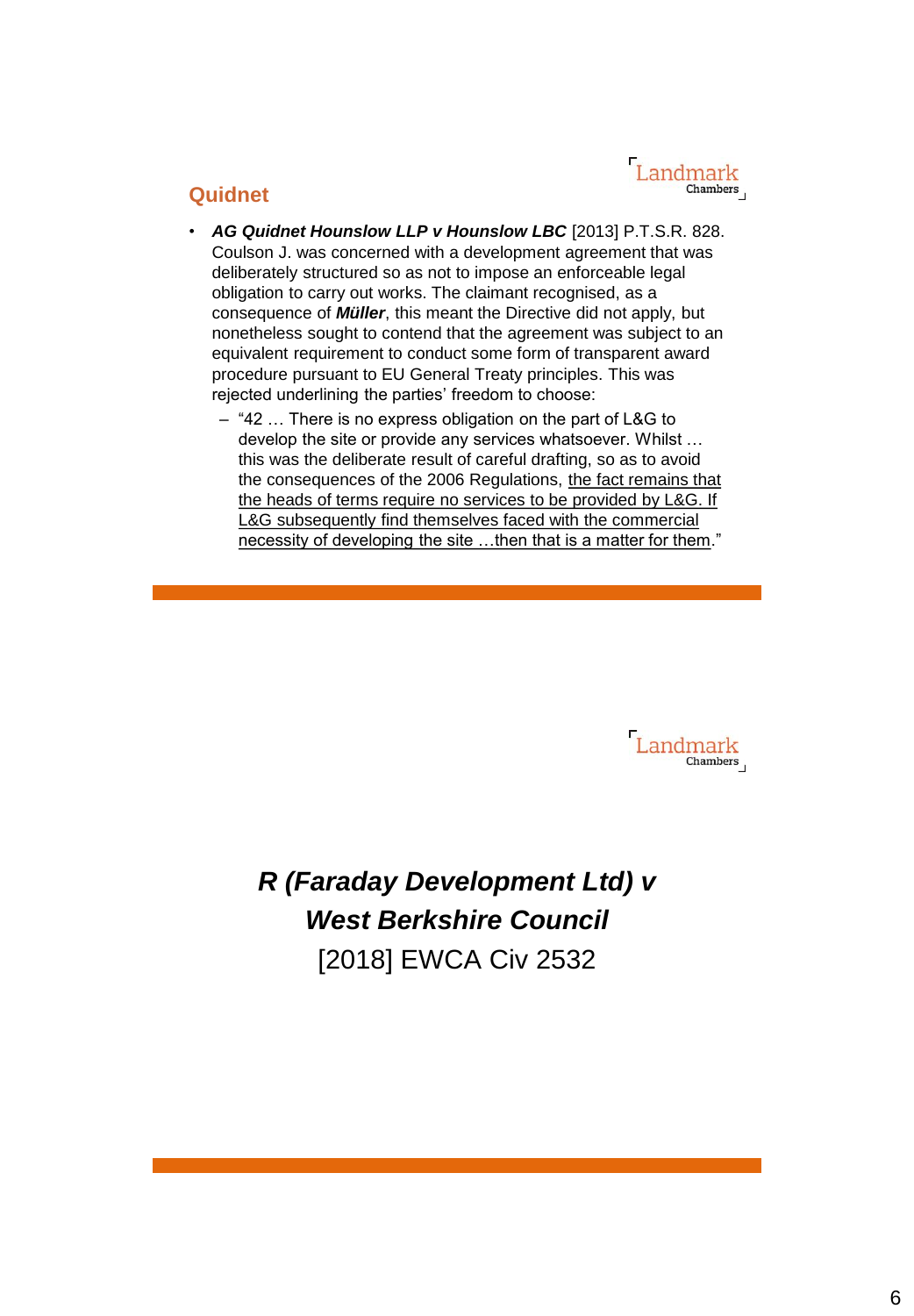

## **R (Faraday) v West Berkshire: facts**



- WBC wished to secure "the comprehensive development … for the purposes of regeneration and maximising income" of a 10 ha industrial estate in Newbury
- Development agreement (DA) awarded following a lengthy public process from 2011-14, ending in tenders, which made it clear was intended to fall outside the procurement regime
- Complex DA which only imposed obligation on development St Modwen to undertake certain preliminary planning services (held not to be relevant) but no obligation to undertake works until a procedure had been followed with regard to design, planning and viability assessment and, even then, the developer had an option not an obligation. The obligation to undertake works specified by WBC only arose if it drew down the land under the DA.
- Details of the DA are set out in Annex to the CA judgment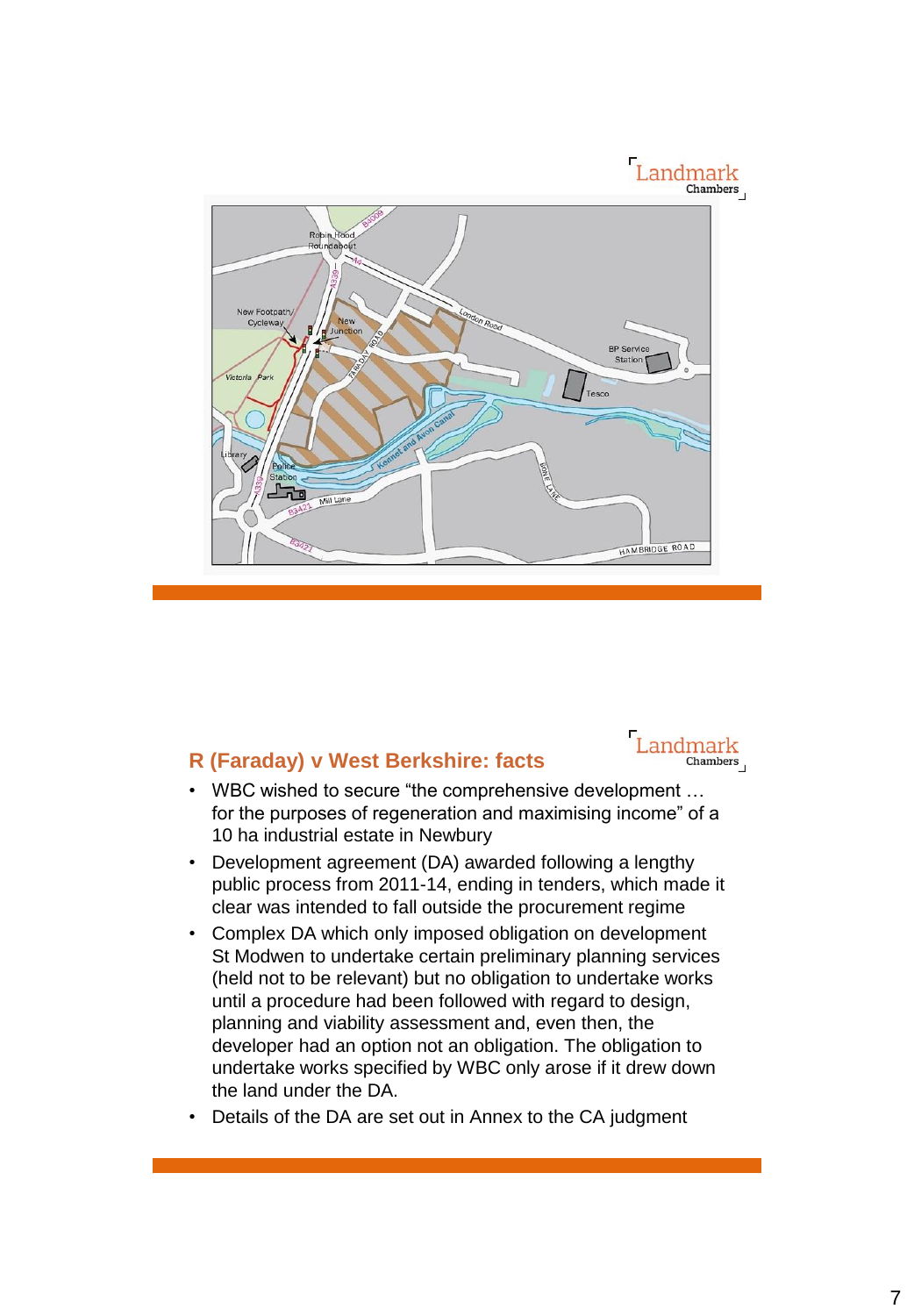### **R (Faraday) v West Berkshire: High Court**

- Holgate J rejected a best consideration challenge under the Local Government Act 1972 and also held that the DA was not a PWC within the 2006 Regulations because the developer decided whether or not to trigger the works obligations
- It was not a public services contract since the services were subordinate to the main purpose of the DA which was the securing of works to regenerate the site
- He rejected any suggestions that an abuse of rights or antiavoidance policy should apply to the DA
- The VEAT notice issue was not pursued in the High Court (though it was before the Court)



### **R (Faraday) v West Berkshire: Court of Appeal**

- [2018] EWCA Civ 2532 14.11.18. Reversed Holgate J. , held the VEAT notice to be invalid, made a DoI and imposed a token civil penalty. Critical to Lindblom LJ's view were the following:
	- It was necessary to look at the substance of the contractual arrangements [60]
	- although it was not sufficient to make the agreement a PWC that only WBC had committed itself contractually, and the developer could walk away, nonetheless "once it has drawn down the land, will be bound to develop it in accordance with the development agreement" [50]
	- WBC had done all that it could and "committed itself to procuring the development from St Modwen. The development agreement constitutes a procurement in its result, and a procurement without a lawful procurement procedure... The procurement crystallizes when St Modwen draws down the land." [61]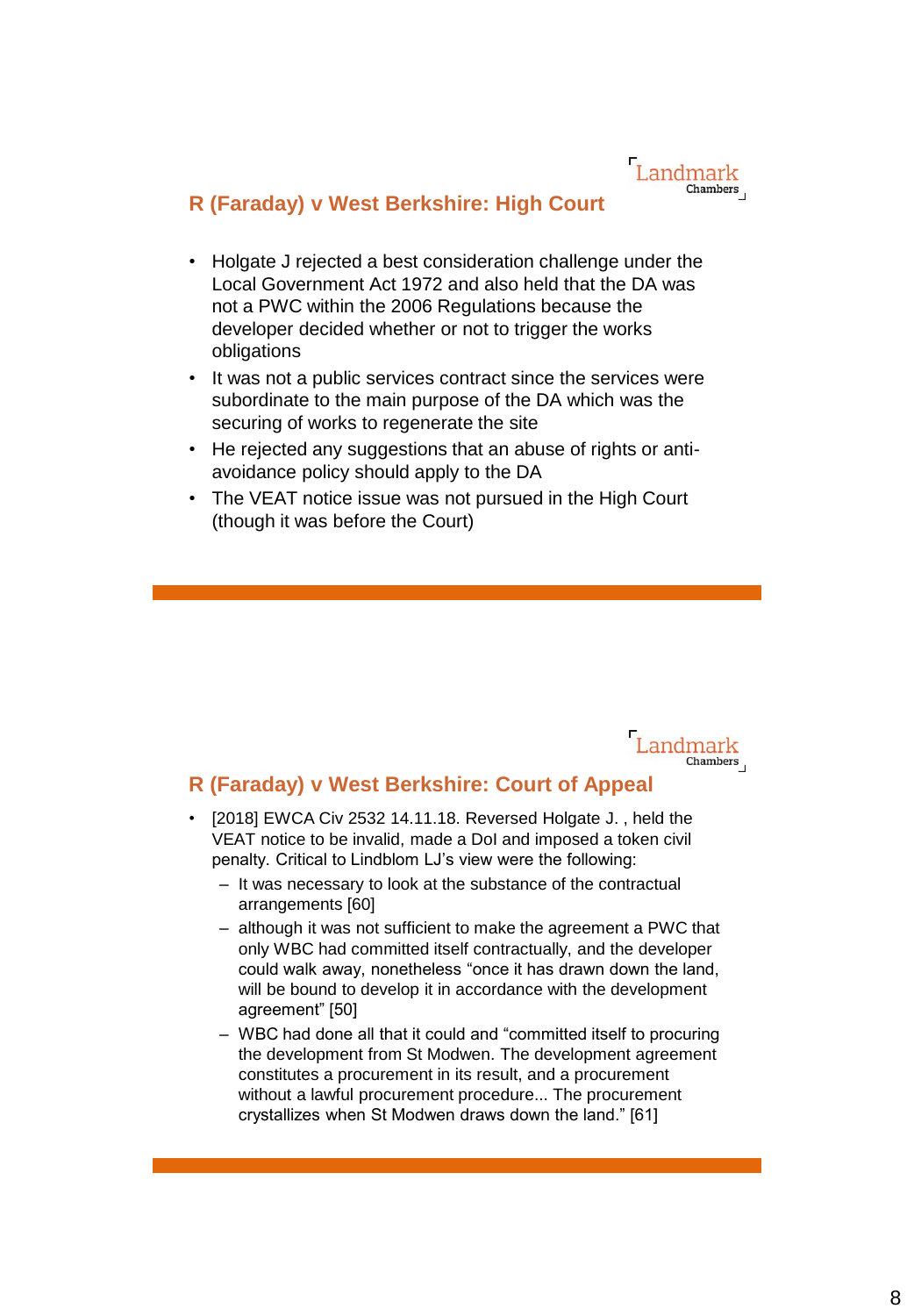#### **R (Faraday) v West Berkshire: Court of Appeal**

- Moreover -
- "If the development agreement was not a "public works contract" on the day it was entered into, because St Modwen was not then under an immediately enforceable obligation to carry out development, it will nevertheless become a "public works contract" once the option is exercised, the land is drawn down, and binding obligations, for consideration, are triggered." [57].
- "it was only at that stage, at the time when the development agreement was being entered into, that the council had to consider whether it was under a duty to conduct a regulated procurement – because otherwise a timely procurement procedure, or any procurement procedure, was going to be impossible. The touchstone, then, is whether, in substance, the agreement in question, at the date it is concluded, provides for a relevant procurement." [60]

#### Landmark Chambers **R (Faraday) v West Berkshire: Court of Appeal**

- "By entering into the development agreement, therefore, the council effectively agreed to act unlawfully in the future. In effect, it committed itself to acting in breach of the legislative regime for procurement." [62]
- "The only other possibility would be that a contracting authority is at liberty to construct a sequence of arrangements in a transaction such as this, whose combined effect is to constitute a "public works contract", without ever having to follow a public procurement procedure. That would defeat the operation of the legislative regime." [62]
- The authorities required the court "to look at the real substance of the transaction, and to view the several stages of a "multi-stage" process as a whole. In this case that entails not only a first stage, comprised in the development agreement itself, but also a second stage provided for in it, which is initiated when the option is exercised and land is drawn down by the developer…" [63]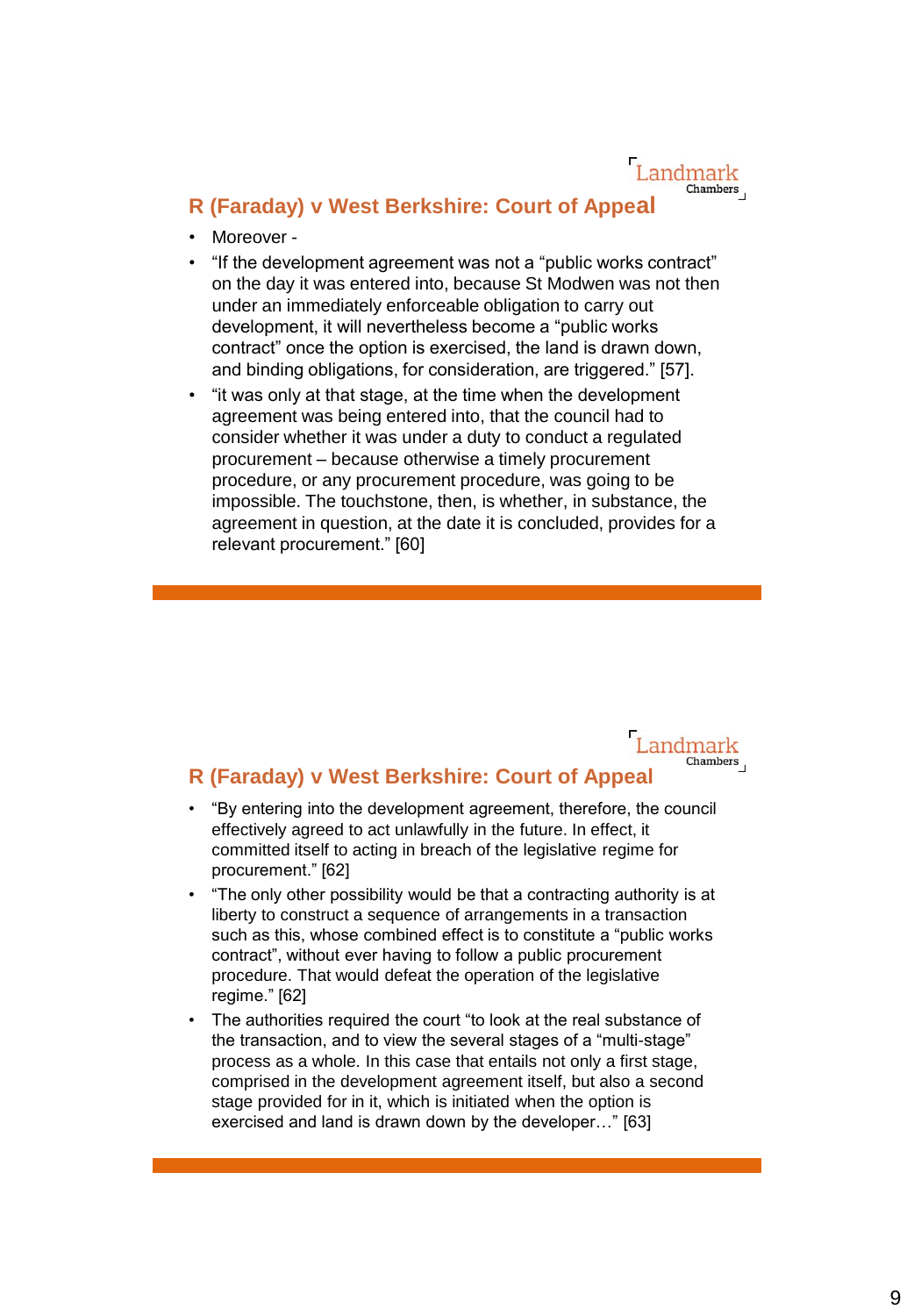## **R (Faraday) v West Berkshire: Court of Appeal**

- "In that second stage the developer's obligation to execute the works is effective, and the public works performed. Inherent in this two-stage process is a public procurement. The breach of the 2004 Directive and the 2006 regulations occurs when the land is drawn down by St Modwen. At that point the council retains its contractual control over the content of the works, but has no further control over the award of the contract for their execution. Once the option is exercised, the council is obliged to enter into a long lease, and St Modwen is obliged, under both the lease and the development agreement, to bring the works to fruition." [63]
- Accepted that a contingent obligation did allow the developer to "walk away" without assuming works obligations to the extent that it chose not to exercise the entitlement to draw down land [48].
- In that respect similar to *Midlands Co-Op*? Tesco there could choose not to implement the permission and trigger the obligation



# • The CA rejected the contention that the approach of WBC was to be struck down because it was a deliberate abuse of rights or on

- grounds analogous to the UK tax avoidance cases • "It cannot be said that the underlying purpose of the option provisions in the development agreement, or of the development agreement as a whole, was an unlawful purpose, even if the development agreement itself ought to have been the subject of a procurement process in accordance with the legislative regime. It is perfectly possible in principle for the purpose of the development agreement, namely the development of the land by St Modwen in accordance with the objectives declared in its recitals, to be lawful, but the development agreement itself to be unlawful for the council's failure to undertake a lawful procurement process." [68]
- Not suggested St Modwen would go ahead come what may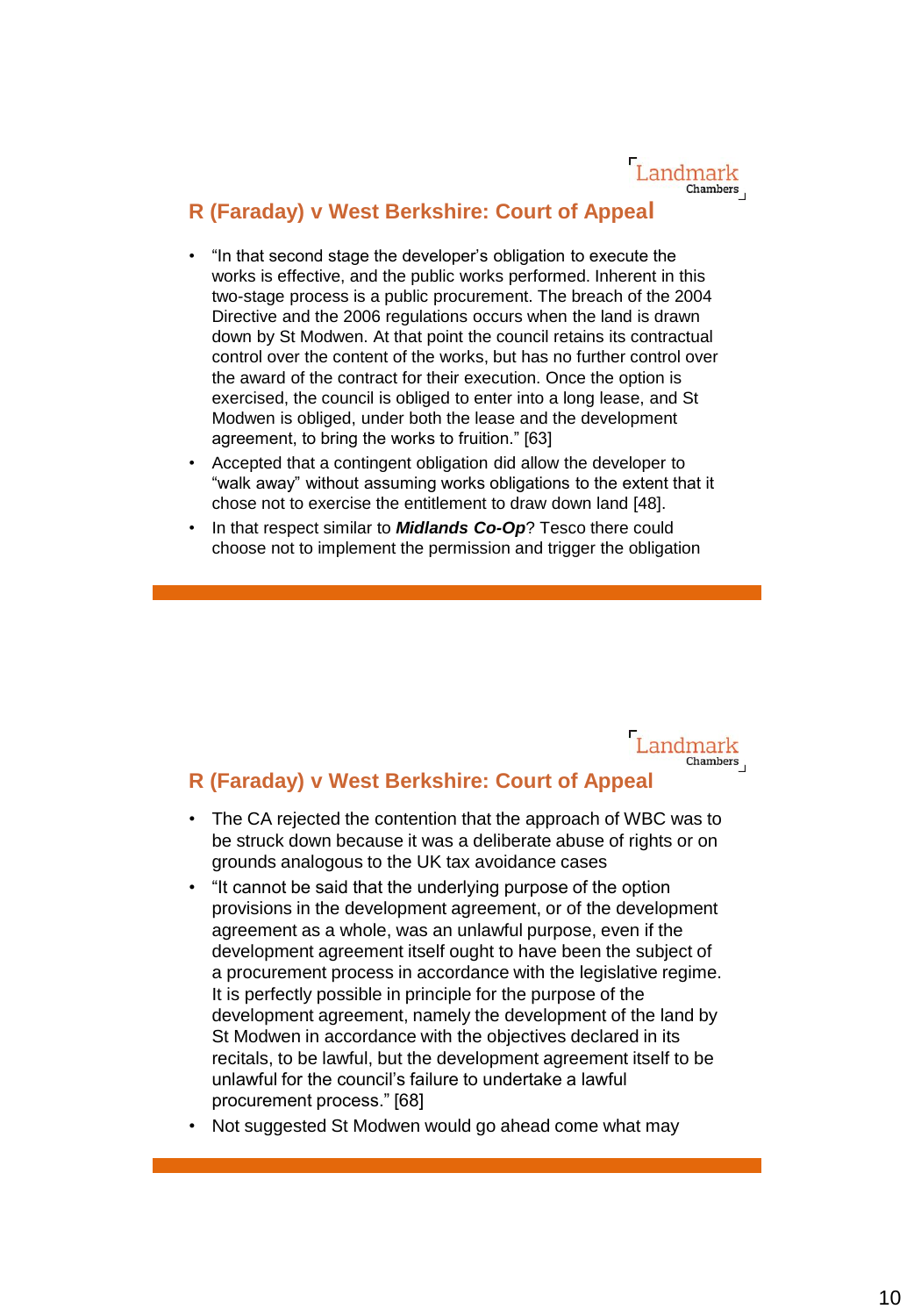#### **R (Faraday) v West Berkshire: Court of Appeal**

- No discussion of recital (5) though
	- "It was not unlawful for the council to put in place a contractual relationship with a developer, or with St Modwen in particular, to secure the regeneration of the industrial estate. Nor was it inherently unlawful for the council to seek to achieve, if it could, a lawful contractual relationship with St Modwen, or any other developer, that fell outside the reach of the public procurement regime. It was lawfully entitled to attempt to find such an arrangement, without at any stage intending the arrangement to be unlawful." [69]
	- This was not a case such as Case C-29/04 *Mödling* [2005] ECR I-9705 - "There is … no suggestion, of the council having acted at any stage in bad faith, or with any motive to create a mistaken understanding of its objectives in entering into the development agreement or of the "economic and commercial reality" of the transaction" [70]

#### Landmark Chambers **R (Faraday) v West Berkshire: Court of Appeal**

- The CA also rejected the VEAT notice of 14.8.15 on the basis that it did not comply with the requirements in the light of Case C-19/13 *Ministero dell'Interno v Fastweb SpA* [2015] P.T.S.R. 111 focusing on the strictness of the requirements [80] since the notice incorrectly or misleadingly
	- described the DA as an "exempt land transaction" [89] which "was more than mere over-simplification" [89]
	- referred to there being "…"no binding obligation" on St Modwen, even if read as meaning "no immediately enforceable binding obligation", still leaves too much unclear" [90]
- This was reinforced, by reference to "the council has "not specified the requirements for any works" and "does not exercise a decisive influence (nor indeed any influence) on the type or design of any works". It may be that neither of those propositions can be said to be inaccurate, as far as it goes. But they do not alert a third party to the real nature of the transaction."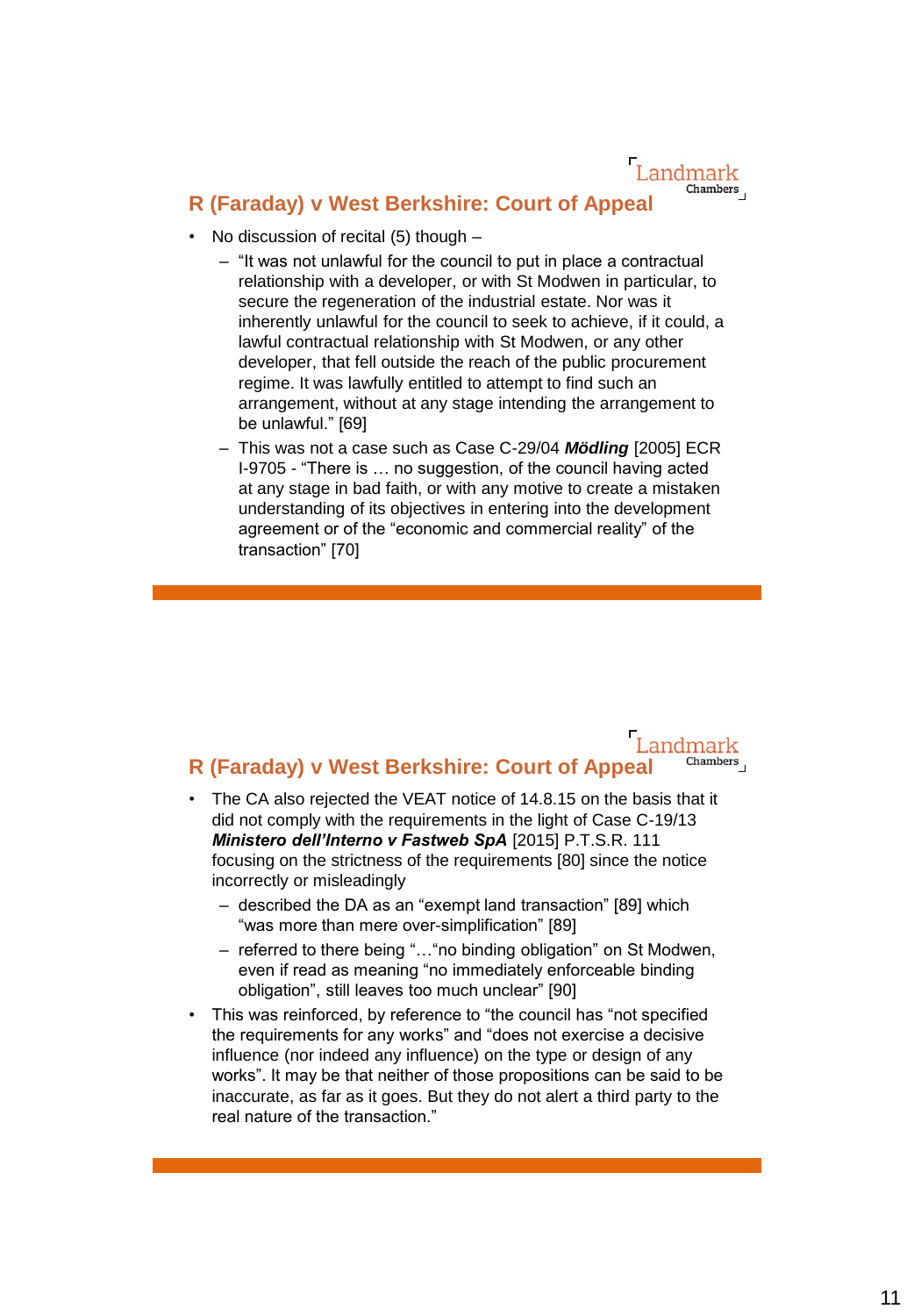

# Where does the Court of Appeal's judgment in *Faraday* leave the freedom "to organise by means other than public contracts within the meaning of this Directive"?



#### **Where does that leave the freedom to organise?**

- Recital (5) is fine so far as it goes, but it begs the question of whether the agreement falls within the autonomous meaning of a PWC and in that respect what was meant in *Müller* "is by nature binding at all times and in all circumstances" [AG 78] and *Remondis* "an essential element of that concept is the creation of legally binding reciprocal obligations" [AG 36].
- CA in *Faraday* did not reject the proposition that it was not open to a public authority to choose whether or not to enter into a PWC. It concluded that the choice had to be examined to see if the agreement properly fell outside the PWC regime which it did not
- On this basis, even though an economic party only binds itself to provide the public works specified by the authority if it choses to do so at a future date, and following the satisfaction of certain conditions, this is sufficient to bring it within the PWC regime